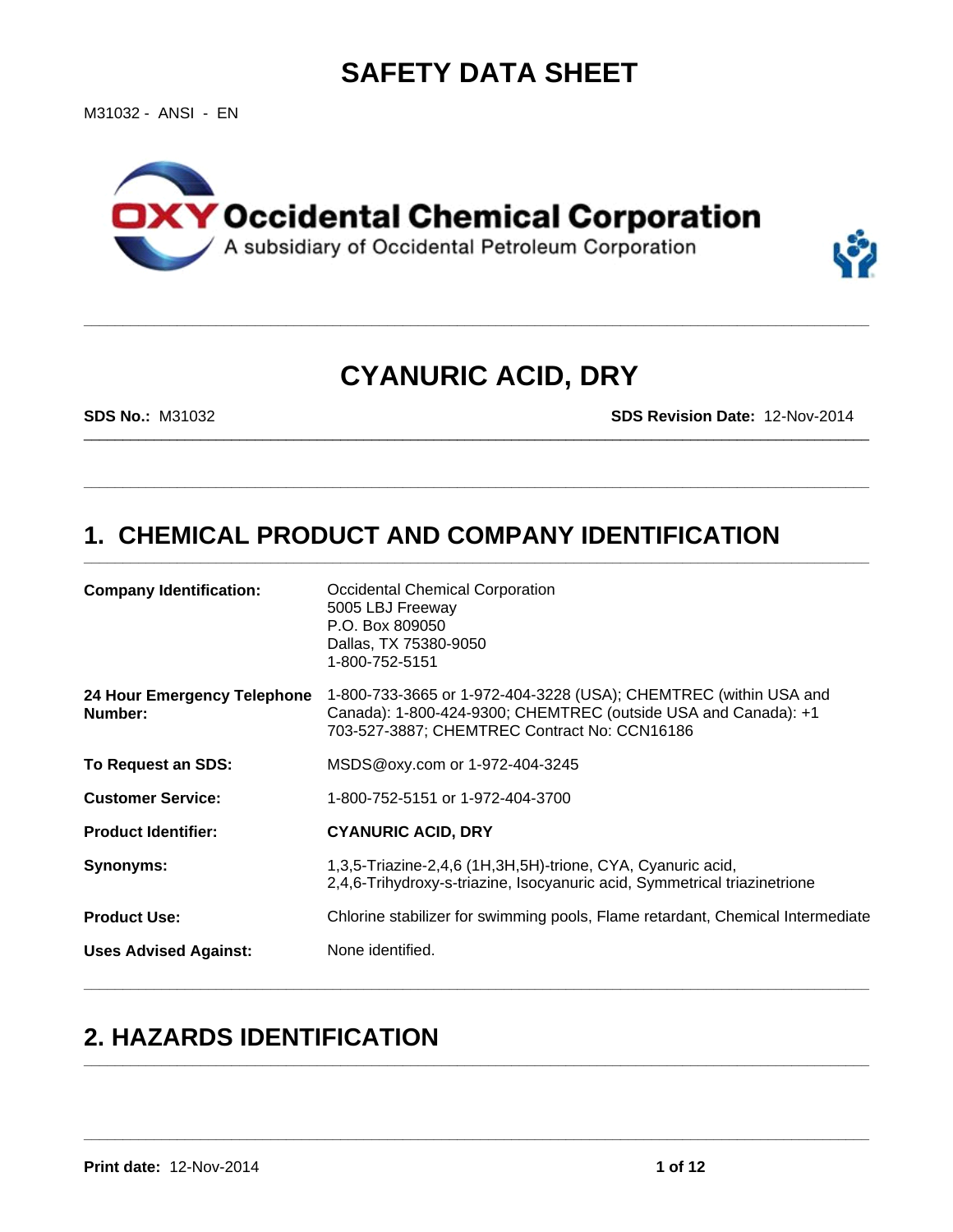**OSHA REGULATORY STATUS:** This material is not considered hazardous by the OSHA Hazard Communication Standard (29 CFR 1910.1200).

**\*\*\*\*\*\*\*\*\*\*\*\*\*\*\*\*\*\*\*\*\*\*\*\*\*\*\*\*\*\*\*\*\*\*\*\*\*\*\*\*\*\*\*\*\*\*\*\*\*\*\*\*\*\*\*\*\*\*\*\*\*\*\*\*\*\*\*\*\*\*\*\*\*\*\*\*\*\*\*\*\*\*\*\*\*\*\*\*\*\*\*\*\*\*\*\*\*\*\*\*\*\*\*\*\*\*\*\*\*\*\*\*\*\*\*\*\*\*\*\*\*\*\*\*\*\*\*\*\*\***

#### **EMERGENCY OVERVIEW:**

| White to off-white |
|--------------------|
|                    |
| Granules, Powder   |
| Odorless           |
|                    |

**MAJOR HEALTH HAZARDS:** MAY CAUSE SLIGHT EYE AND SKIN IRRITATION.

**PRECAUTIONARY STATEMENTS:** Avoid contact with skin and eyes. Wash thoroughly after handling.

**ADDITIONAL HAZARD INFORMATION:** Even though this material is not classified as hazardous according to US OSHA's 2012 Hazard Communication Standard, good hygiene and safety practices should be followed. Good hygiene practices include but are not limited to: wearing suitable gloves and/or eye protection; washing hands and affected skin immediately after handling, before breaks, and at the end of the workday; regularly cleaning work area and clothing; etc.

**\*\*\*\*\*\*\*\*\*\*\*\*\*\*\*\*\*\*\*\*\*\*\*\*\*\*\*\*\*\*\*\*\*\*\*\*\*\*\*\*\*\*\*\*\*\*\*\*\*\*\*\*\*\*\*\*\*\*\*\*\*\*\*\*\*\*\*\*\*\*\*\*\*\*\*\*\*\*\*\*\*\*\*\*\*\*\*\*\*\*\*\*\*\*\*\*\*\*\*\*\*\*\*\*\*\*\*\*\*\*\*\*\*\*\*\*\*\*\*\*\*\*\*\*\*\*\*\*\*\***

**\_\_\_\_\_\_\_\_\_\_\_\_\_\_\_\_\_\_\_\_\_\_\_\_\_\_\_\_\_\_\_\_\_\_\_\_\_\_\_\_\_\_\_\_\_\_\_\_\_\_\_\_\_\_\_\_\_\_\_\_\_\_\_\_\_\_\_\_\_\_\_\_\_\_\_\_\_\_\_\_\_\_\_\_\_\_\_\_\_\_\_\_\_\_\_\_\_\_\_\_\_**

#### **GHS CLASSIFICATION:**

**Note:** There is not a GHS classification associated with this non-hazardous material.

GHS: CARCINOGENICITY: This product is not classified as a carcinogen by NTP, IARC or OSHA.

#### **UNKNOWN ACUTE TOXICITY:**

Not applicable. This product was tested as a whole. This information only pertains to untested mixtures.

#### **GHS SYMBOL:**

None

#### **GHS SIGNAL WORD: NONE, NOT OSHA HAZARDOUS CHEMICAL**

**\_\_\_\_\_\_\_\_\_\_\_\_\_\_\_\_\_\_\_\_\_\_\_\_\_\_\_\_\_\_\_\_\_\_\_\_\_\_\_\_\_\_\_\_\_\_\_\_\_\_\_\_\_\_\_\_\_\_\_\_\_\_\_\_\_\_\_\_\_\_\_\_\_\_\_\_\_\_\_\_\_\_\_\_\_\_\_\_\_\_\_\_\_\_\_\_\_\_\_\_\_ GHS HAZARD STATEMENTS: Hazards Not Otherwise Classified (HNOC)** None identified

**See Section 11: TOXICOLOGICAL INFORMATION**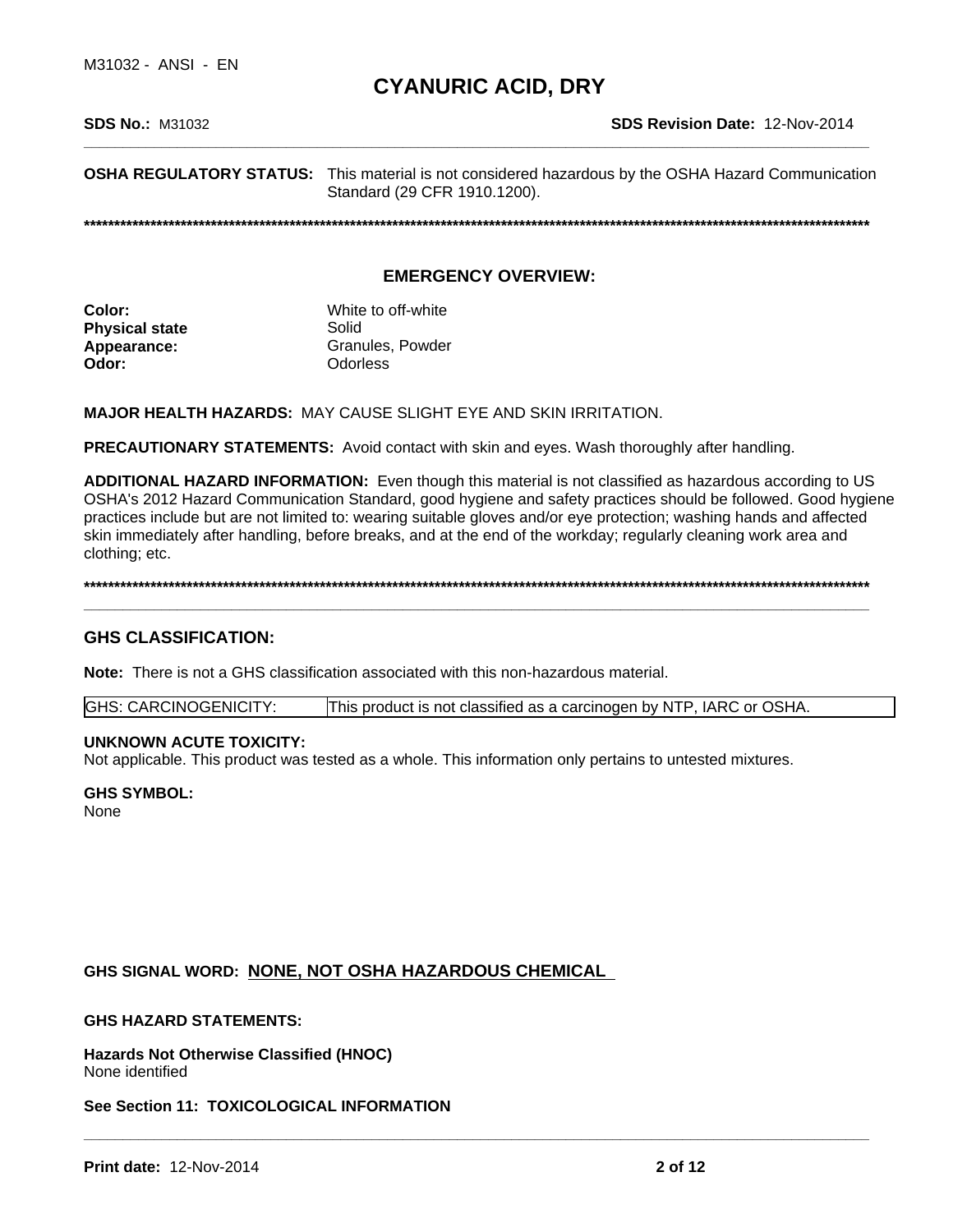**\_\_\_\_\_\_\_\_\_\_\_\_\_\_\_\_\_\_\_\_\_\_\_\_\_\_\_\_\_\_\_\_\_\_\_\_\_\_\_\_\_\_\_\_\_\_\_\_\_\_\_\_\_\_\_\_\_\_\_\_\_\_\_\_\_\_\_\_\_\_\_\_\_\_\_\_\_\_\_\_\_\_\_\_\_\_\_\_\_\_\_\_\_\_\_\_\_\_\_\_\_**

**\_\_\_\_\_\_\_\_\_\_\_\_\_\_\_\_\_\_\_\_\_\_\_\_\_\_\_\_\_\_\_\_\_\_\_\_\_\_\_\_\_\_\_\_\_\_\_\_\_\_\_\_\_\_\_\_\_\_\_\_\_\_\_\_\_\_\_\_\_\_\_\_\_\_\_\_\_\_\_\_\_\_\_\_\_\_\_\_\_\_\_\_\_\_\_\_\_\_\_\_\_**

**\_\_\_\_\_\_\_\_\_\_\_\_\_\_\_\_\_\_\_\_\_\_\_\_\_\_\_\_\_\_\_\_\_\_\_\_\_\_\_\_\_\_\_\_\_\_\_\_\_\_\_\_\_\_\_\_\_\_\_\_\_\_\_\_\_\_\_\_\_\_\_\_\_\_\_\_\_\_\_\_\_\_\_\_\_\_\_\_\_\_\_\_\_\_\_\_\_\_\_\_\_**

**\_\_\_\_\_\_\_\_\_\_\_\_\_\_\_\_\_\_\_\_\_\_\_\_\_\_\_\_\_\_\_\_\_\_\_\_\_\_\_\_\_\_\_\_\_\_\_\_\_\_\_\_\_\_\_\_\_\_\_\_\_\_\_\_\_\_\_\_\_\_\_\_\_\_\_\_\_\_\_\_\_\_\_\_\_\_\_\_\_\_\_\_\_\_\_\_\_\_\_\_\_**

## **3. COMPOSITION/INFORMATION ON INGREDIENTS**

**Synonyms:** 1,3,5-Triazine-2,4,6 (1H,3H,5H)-trione, CYA, Cyanuric acid, 2,4,6-Trihydroxy-s-triazine, Isocyanuric acid, Symmetrical triazinetrione

| -----<br>.                    | $\Gamma\%$<br>P<br>ы | ımber    |
|-------------------------------|----------------------|----------|
| acid<br>$\cdot$<br>urio<br>าเ | 10C<br>98            | $08-80-$ |

# **4. FIRST AID MEASURES**

**INHALATION:** No effects expected. If adverse effects occur, remove to uncontaminated area. IF SYMPTOMS OF OVEREXPOSURE OCCUR, GET MEDICAL ATTENTION.

**SKIN CONTACT:** Wash contaminated areas with soap and water. IF IRRITATION PERSISTS, GET MEDICAL ADVICE/ATTENTION.

**EYE CONTACT:** Solids should be removed. Rinse cautiously with water for several minutes. Remove contact lenses, if present and easy to do. Continue rinsing. IF IRRITATION OCCURS, GET MEDICAL ATTENTION.

**INGESTION:** No effect expected. IF LARGE AMOUNTS ARE INGESTED, GET MEDICAL ATTENTION.

**Inhalation (Breathing):** Inhaling powder or fine particulates of this material may cause respiratory tract irritation, cough.

**Skin:** Skin Irritation: Exposure to powder or fine particulates of this material may cause slight skin redness, irritation.

**Eye:** Eye Irritation: Eye exposure may cause mild irritation of the eye lids and conjunctiva. **Ingestion (Swallowing):** No known effects.

**Delayed Symptoms/Effects:**

- No delayed / chronic effects have been identified

**Interaction with Other Chemicals Which Enhance Toxicity:** None known.

**Medical Conditions Aggravated by Exposure:** May aggravate preexisting conditions such as: eye disorders that decrease tear production or have reduced integrity of the eye; skin disorders that compromise the integrity of the skin; and respiratory conditions including asthma and other breathing disorders.

**Protection of First-Aiders:** Avoid contact with skin and eyes. Use personal protective equipment. Refer to Section 8 for specific personal protective equipment recommendations. At minimum, treating personnel should utilize PPE sufficient for prevention of bloodborne pathogen transmission.

**Notes to Physician:** This material causes mild irritation to skin and eyes. Removing the material via irrigation is usually sufficient. There is no antidote. Cyanuric acid is readily removed from the body via the renal system, and is not bioaccumulated. Treatment is supportive care.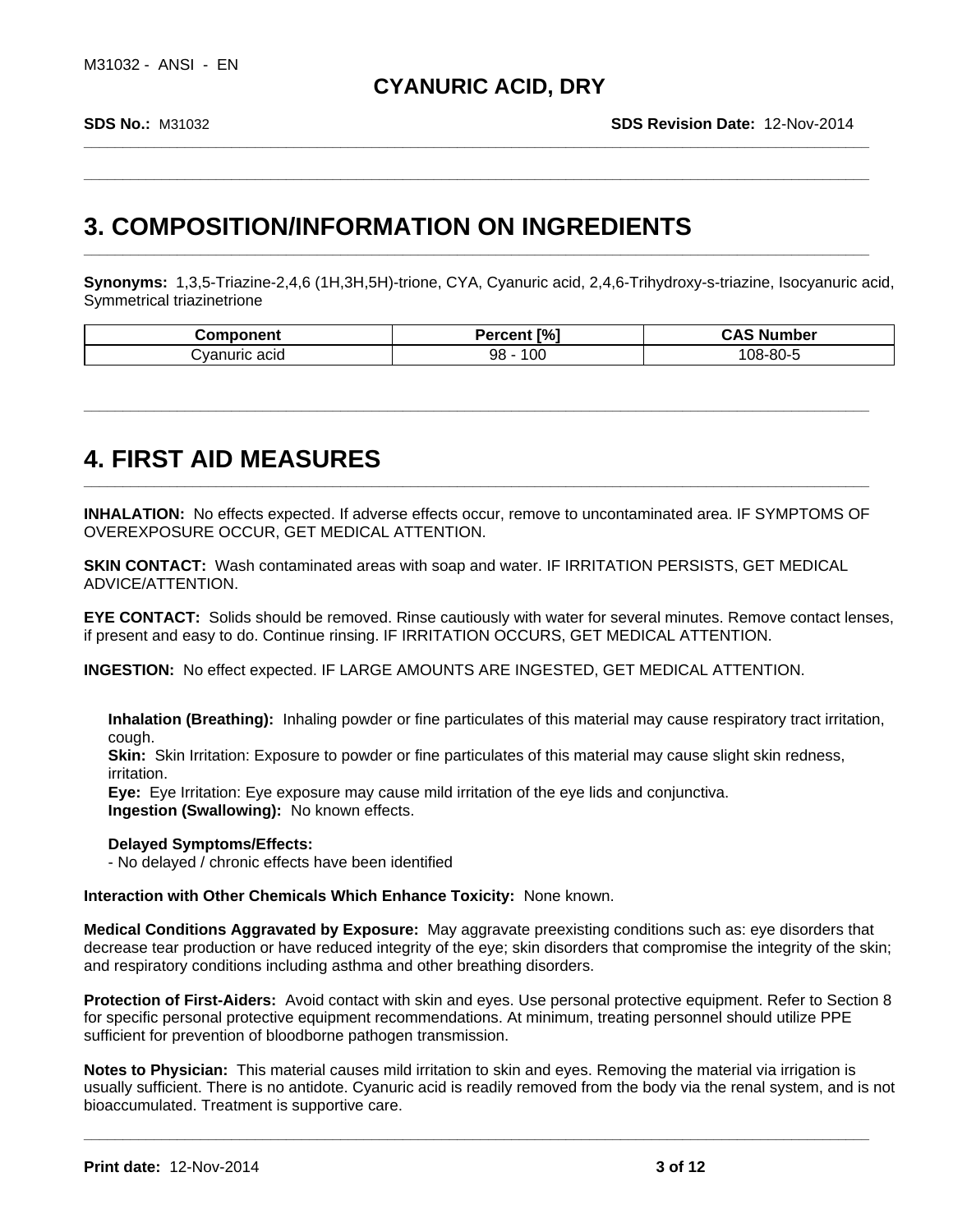**\_\_\_\_\_\_\_\_\_\_\_\_\_\_\_\_\_\_\_\_\_\_\_\_\_\_\_\_\_\_\_\_\_\_\_\_\_\_\_\_\_\_\_\_\_\_\_\_\_\_\_\_\_\_\_\_\_\_\_\_\_\_\_\_\_\_\_\_\_\_\_\_\_\_\_\_\_\_\_\_\_\_\_\_\_\_\_\_\_\_\_\_\_\_\_\_\_\_\_\_\_**

**\_\_\_\_\_\_\_\_\_\_\_\_\_\_\_\_\_\_\_\_\_\_\_\_\_\_\_\_\_\_\_\_\_\_\_\_\_\_\_\_\_\_\_\_\_\_\_\_\_\_\_\_\_\_\_\_\_\_\_\_\_\_\_\_\_\_\_\_\_\_\_\_\_\_\_\_\_\_\_\_\_\_\_\_\_\_\_\_\_\_\_\_\_\_\_\_\_\_\_\_\_**

**\_\_\_\_\_\_\_\_\_\_\_\_\_\_\_\_\_\_\_\_\_\_\_\_\_\_\_\_\_\_\_\_\_\_\_\_\_\_\_\_\_\_\_\_\_\_\_\_\_\_\_\_\_\_\_\_\_\_\_\_\_\_\_\_\_\_\_\_\_\_\_\_\_\_\_\_\_\_\_\_\_\_\_\_\_\_\_\_\_\_\_\_\_\_\_\_\_\_\_\_\_**

**\_\_\_\_\_\_\_\_\_\_\_\_\_\_\_\_\_\_\_\_\_\_\_\_\_\_\_\_\_\_\_\_\_\_\_\_\_\_\_\_\_\_\_\_\_\_\_\_\_\_\_\_\_\_\_\_\_\_\_\_\_\_\_\_\_\_\_\_\_\_\_\_\_\_\_\_\_\_\_\_\_\_\_\_\_\_\_\_\_\_\_\_\_\_\_\_\_\_\_\_\_**

**\_\_\_\_\_\_\_\_\_\_\_\_\_\_\_\_\_\_\_\_\_\_\_\_\_\_\_\_\_\_\_\_\_\_\_\_\_\_\_\_\_\_\_\_\_\_\_\_\_\_\_\_\_\_\_\_\_\_\_\_\_\_\_\_\_\_\_\_\_\_\_\_\_\_\_\_\_\_\_\_\_\_\_\_\_\_\_\_\_\_\_\_\_\_\_\_\_\_\_\_\_**

**\_\_\_\_\_\_\_\_\_\_\_\_\_\_\_\_\_\_\_\_\_\_\_\_\_\_\_\_\_\_\_\_\_\_\_\_\_\_\_\_\_\_\_\_\_\_\_\_\_\_\_\_\_\_\_\_\_\_\_\_\_\_\_\_\_\_\_\_\_\_\_\_\_\_\_\_\_\_\_\_\_\_\_\_\_\_\_\_\_\_\_\_\_\_\_\_\_\_\_\_\_**

# **5. FIRE-FIGHTING MEASURES**

**Fire Hazard:** Negligible fire hazard.

**Extinguishing Media:** Use extinguishing agents appropriate for surrounding fire.

**Fire Fighting:** Move container from fire area if it can be done without risk. Avoid inhalation of material or combustion by-products. Stay upwind and keep out of low areas. Wear NIOSH approved positive-pressure self-contained breathing apparatus operated in pressure demand mode.

**Hazardous Combustion Products:** Cyanic acid, Ammonia, Oxides of carbon, Oxides of nitrogen

**Sensitivity to Mechanical Impact:** Not sensitive.

**Sensitivity to Static Discharge:** Not sensitive.

**Lower Flammability Level (air):** Not flammable

**Upper Flammability Level (air):** Not flammable

**Flash point:** Not flammable

**Auto-ignition Temperature:** Not applicable

# **6. ACCIDENTAL RELEASE MEASURES**

#### **Personal Precautions:**

Avoid contact with eyes. Avoid generating dust. When handling this material, wear appropriate personal protective equipment recommended in Section 8, Exposure Controls / Personal Protection, of the SDS.

**\_\_\_\_\_\_\_\_\_\_\_\_\_\_\_\_\_\_\_\_\_\_\_\_\_\_\_\_\_\_\_\_\_\_\_\_\_\_\_\_\_\_\_\_\_\_\_\_\_\_\_\_\_\_\_\_\_\_\_\_\_\_\_\_\_\_\_\_\_\_\_\_\_\_\_\_\_\_\_\_\_\_\_\_\_\_\_\_\_\_\_\_\_\_\_\_\_\_\_\_\_**

#### **Methods and Materials for Containment and Cleaning Up:**

Collect spilled material in appropriate container for disposal.

#### **Environmental Precautions:**

Keep out of water supplies and sewers. Releases should be reported, if required, to appropriate agencies.

### **7. HANDLING AND STORAGE**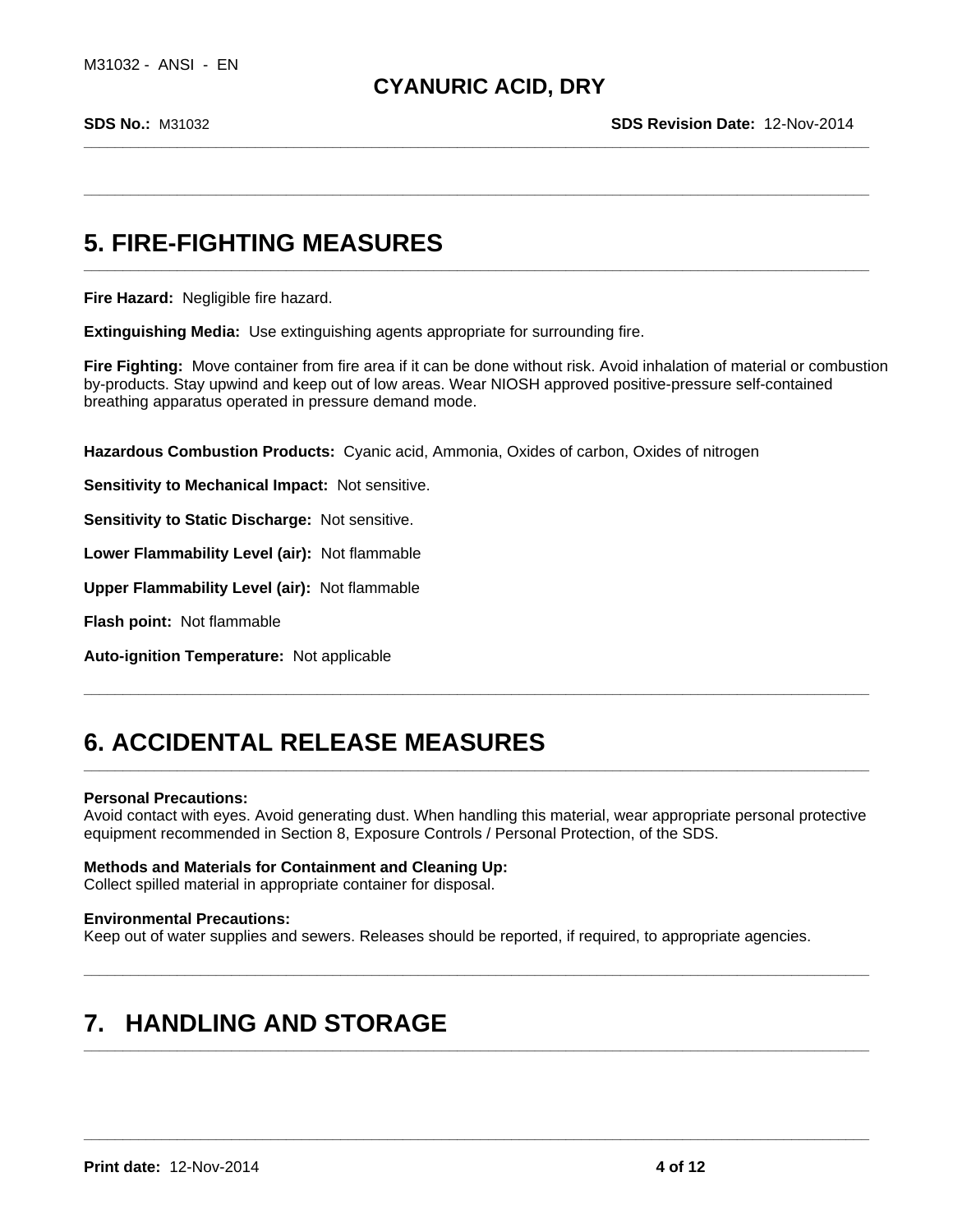#### **Precautions for Safe Handling:**

Use methods to minimize dust. Observe good personal hygiene practices and recommended procedures. Wash thoroughly after handling. Wear personal protective equipment as described in Exposure Controls/Personal Protection (Section 8) of the MSDS.

**\_\_\_\_\_\_\_\_\_\_\_\_\_\_\_\_\_\_\_\_\_\_\_\_\_\_\_\_\_\_\_\_\_\_\_\_\_\_\_\_\_\_\_\_\_\_\_\_\_\_\_\_\_\_\_\_\_\_\_\_\_\_\_\_\_\_\_\_\_\_\_\_\_\_\_\_\_\_\_\_\_\_\_\_\_\_\_\_\_\_\_\_\_\_\_\_\_\_\_\_\_**

**\_\_\_\_\_\_\_\_\_\_\_\_\_\_\_\_\_\_\_\_\_\_\_\_\_\_\_\_\_\_\_\_\_\_\_\_\_\_\_\_\_\_\_\_\_\_\_\_\_\_\_\_\_\_\_\_\_\_\_\_\_\_\_\_\_\_\_\_\_\_\_\_\_\_\_\_\_\_\_\_\_\_\_\_\_\_\_\_\_\_\_\_\_\_\_\_\_\_\_\_\_**

#### **Safe Storage Conditions:**

Store and handle in accordance with all current regulations and standards. Store in a cool, dry area. Store in a well-ventilated area. Keep separated from incompatible substances (see below or Section 10 of the Safety Data Sheet).

#### **Incompatibilities/ Materials to Avoid:**

oxidizing agents

# **8. EXPOSURE CONTROLS / PERSONAL PROTECTION**

**Regulatory Exposure Limit(s):** As listed below.

*OEL: Occupational Exposure Limit; OSHA: United States Occupational Safety and Health Administration; PEL: Permissible Exposure Limit; TWA: Time Weighted Average; STEL: Short Term Exposure Limit*

#### **NON-REGULATORY EXPOSURE LIMIT(S):** As listed below.

*- The Non-Regulatory United States Occupational Safety and Health Administration (OSHA) limits, if shown, are the Vacated 1989 PEL's (vacated by 58 FR 35338, June 30, 1993).*

- The American Conference of Governmental Industrial Hygienists (ACGIH) is a voluntary organization of professional industrial hygiene personnel in government or educational institutions in the United States. The ACGIH develops and publishes recommended occupational exposure limits each year called Threshold Limit Values (TLVs) for hundreds of chemicals, physical agents, and biological exposure indices.

**Additional Advice:** Even though this material is not classified as hazardous according to US OSHA's 2012 Hazard Communication Standard, good hygiene and safety practices should be followed. Good hygiene practices include but are not limited to: wearing suitable gloves and/or eye protection; washing hands and affected skin immediately after handling, before breaks, and at the end of the workday; regularly cleaning work area and clothing; etc.

**ENGINEERING CONTROLS:** General or local exhaust ventilation and other forms of engineering controls are the preferred means for controlling exposures. Ensure compliance with applicable exposure limits.

#### **PERSONAL PROTECTIVE EQUIPMENT:**

**Eye Protection:** Use good hygiene practices when handling this material. If eye contact is likely, wear chemical resistant safety goggles.

**Skin and Body Protection:** Use good hygiene practices when handling this material. As a good hygiene practice, wear protective clothing to minimize skin contact such as standard industrial work clothes, coveralls, safety footwear. Contaminated clothing should be removed and laundered before reuse.

**\_\_\_\_\_\_\_\_\_\_\_\_\_\_\_\_\_\_\_\_\_\_\_\_\_\_\_\_\_\_\_\_\_\_\_\_\_\_\_\_\_\_\_\_\_\_\_\_\_\_\_\_\_\_\_\_\_\_\_\_\_\_\_\_\_\_\_\_\_\_\_\_\_\_\_\_\_\_\_\_\_\_\_\_\_\_\_\_\_\_\_\_\_\_\_\_\_\_\_\_\_**

**Protective Material Types:** Butyl rubber, Natural rubber, Neoprene, Nitrile, Polyvinyl chloride (PVC)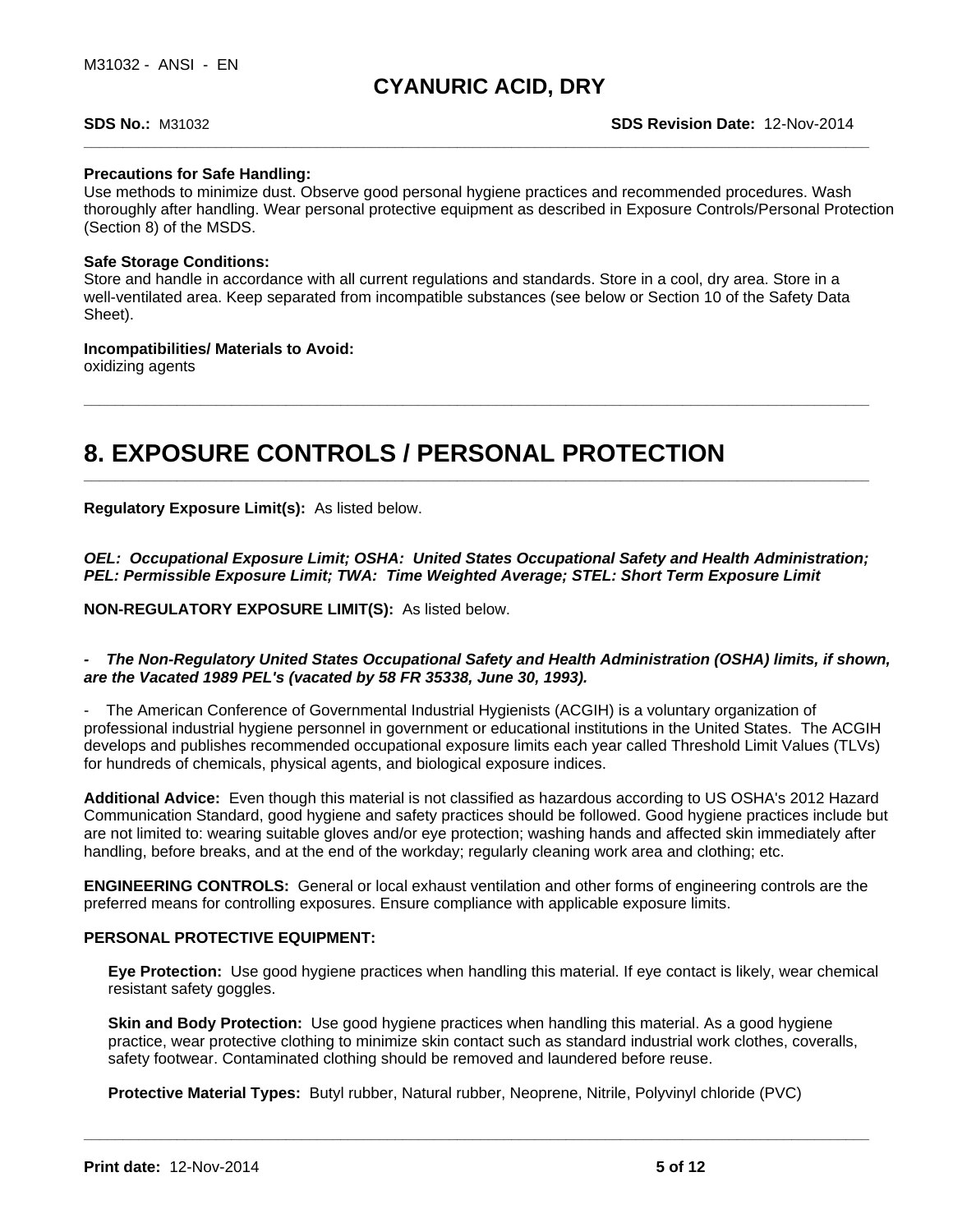**SDS No.:** M31032 **SDS Revision Date:** 12-Nov-2014

**Respiratory Protection:** No personal respiratory protective equipment normally required. A NIOSH approved respirator with N95 (dust, fume, mist) cartridges may be permissible under certain circumstances where airborne concentrations are expected to exceed exposure limits, or when symptoms have been observed that are indicative of overexposure. In dusty or misty atmospheres use an approved particulate respirator. A respiratory protection program that meets 29 CFR 1910.134 must be followed whenever workplace conditions warrant use of a respirator.

**\_\_\_\_\_\_\_\_\_\_\_\_\_\_\_\_\_\_\_\_\_\_\_\_\_\_\_\_\_\_\_\_\_\_\_\_\_\_\_\_\_\_\_\_\_\_\_\_\_\_\_\_\_\_\_\_\_\_\_\_\_\_\_\_\_\_\_\_\_\_\_\_\_\_\_\_\_\_\_\_\_\_\_\_\_\_\_\_\_\_\_\_\_\_\_\_\_\_\_\_\_**

**\_\_\_\_\_\_\_\_\_\_\_\_\_\_\_\_\_\_\_\_\_\_\_\_\_\_\_\_\_\_\_\_\_\_\_\_\_\_\_\_\_\_\_\_\_\_\_\_\_\_\_\_\_\_\_\_\_\_\_\_\_\_\_\_\_\_\_\_\_\_\_\_\_\_\_\_\_\_\_\_\_\_\_\_\_\_\_\_\_\_\_\_\_\_\_\_\_\_\_\_\_**

## **9. PHYSICAL AND CHEMICAL PROPERTIES**

**Physical state** Solid Appearance: Granules, Powder **Color:** White to off-white **Odor:** Odorless **Molecular Weight:** 129.08 **Molecular Formula:** H3C3N3O3 **Decomposition Temperature:** 662-680 °F (350 - 360 °C) (sublimes) **Boiling Point/Range:** Not applicable to solids **Freezing Point/Range:** Not applicable to solids. **Melting Point/Range:** Decomposes without melting **Vapor Pressure:** 0.000001 Pa @ 25 °C **Vapor Density (air=1):** Not applicable **Relative Density - Specific Gravity (water=1):** 1.75 **Density:** 1.75 g/mL @ 25 °C<br> **Bulk Density:** 50-56 lbs/ft3 (loose) **Bulk Density:** 50-56 lbs/ft3 (loose) **Water Solubility:** 0.2% @ 25 °C **pH:** 4.8 (saturated solution) **Volatility:** No data available **Evaporation Rate (ether=1):** Not applicable **Partition Coefficient (n-octanol/water):**  $Kow = 0.049$  @ 25 °C **Flash point:** Not flammable<br> **Flammability (solid. gas):** Not flammable **Flammability (solid, gas): Lower Flammability Level (air):** Not flammable **Upper Flammability Level (air):** Not flammable **Auto-ignition Temperature:** Not applicable **Viscosity:** Not applicable **\_\_\_\_\_\_\_\_\_\_\_\_\_\_\_\_\_\_\_\_\_\_\_\_\_\_\_\_\_\_\_\_\_\_\_\_\_\_\_\_\_\_\_\_\_\_\_\_\_\_\_\_\_\_\_\_\_\_\_\_\_\_\_\_\_\_\_\_\_\_\_\_\_\_\_\_\_\_\_\_\_\_\_\_\_\_\_\_\_\_\_\_\_\_\_\_\_\_\_\_\_**

# **10. STABILITY AND REACTIVITY**

**Reactivity:** Not reactive under normal temperatures and pressures.

**Chemical Stability:** Stable at normal temperatures and pressures.

**\_\_\_\_\_\_\_\_\_\_\_\_\_\_\_\_\_\_\_\_\_\_\_\_\_\_\_\_\_\_\_\_\_\_\_\_\_\_\_\_\_\_\_\_\_\_\_\_\_\_\_\_\_\_\_\_\_\_\_\_\_\_\_\_\_\_\_\_\_\_\_\_\_\_\_\_\_\_\_\_\_\_\_\_\_\_\_\_\_\_\_\_\_\_\_\_\_\_\_\_\_**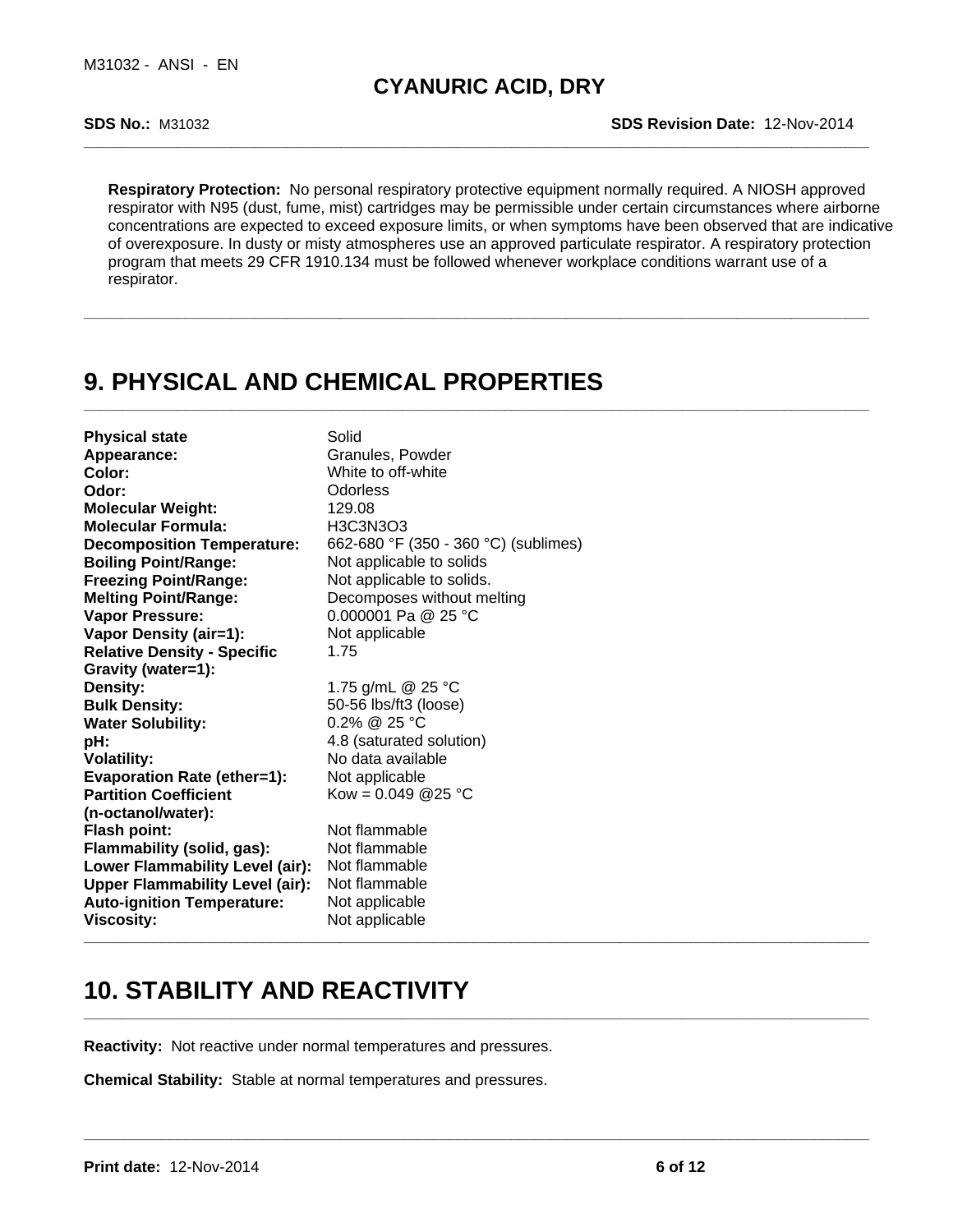**Possibility of Hazardous Reactions:**

Avoid contact with incompatible materials.

#### **Conditions to Avoid:** (e.g., static discharge, shock, or vibration) -. None known.

**Incompatibilities/ Materials to Avoid:** oxidizing agents

**Hazardous Decomposition Products:** Cyanic acid, Ammonia, oxides of carbon, Oxides of nitrogen

**Hazardous Polymerization:** Will not occur.

# **11. TOXICOLOGICAL INFORMATION**

**IRRITATION DATA: PRIMARY SKIN IRRITATION: Slightly irritating (rabbit)** PRIMARY EYE IRRITATION: Mildly irritating (rabbit)

**IRRITATION:** Contact with this material may cause mild, reversible irritation to the eys and skin. Based on the mild reaction seen in the test anmals, it is not classified as an irritant by OSHA.

**\_\_\_\_\_\_\_\_\_\_\_\_\_\_\_\_\_\_\_\_\_\_\_\_\_\_\_\_\_\_\_\_\_\_\_\_\_\_\_\_\_\_\_\_\_\_\_\_\_\_\_\_\_\_\_\_\_\_\_\_\_\_\_\_\_\_\_\_\_\_\_\_\_\_\_\_\_\_\_\_\_\_\_\_\_\_\_\_\_\_\_\_\_\_\_\_\_\_\_\_\_**

**\_\_\_\_\_\_\_\_\_\_\_\_\_\_\_\_\_\_\_\_\_\_\_\_\_\_\_\_\_\_\_\_\_\_\_\_\_\_\_\_\_\_\_\_\_\_\_\_\_\_\_\_\_\_\_\_\_\_\_\_\_\_\_\_\_\_\_\_\_\_\_\_\_\_\_\_\_\_\_\_\_\_\_\_\_\_\_\_\_\_\_\_\_\_\_\_\_\_\_\_\_**

### **TOXICITY DATA:**

#### **PRODUCT TOXICITY DATA:** CYANURIC ACID DRY

| ∟D50 Oral:                     | LD50 Dermal:            | <b>LC50 Inhalation:</b>    |
|--------------------------------|-------------------------|----------------------------|
| 3400 mg/kg (Mouse), 7700 mg/kg | $>$ 5000 mg/kg (Rabbit) | $> 5.25$ mg/L (4 hr - Rat) |
| 'Rat)                          |                         |                            |

#### **COMPONENT TOXICITY DATA:**

| <b>Component</b>          | LD50 Oral:       | LD50 Dermal:        | ∟C50 Inhalation: |
|---------------------------|------------------|---------------------|------------------|
| Cvanuric acid<br>108-80-5 | 7700 mg/kg (Rat) | 2000 mg/kg (Rabbit) | -----            |

\*\*\*\*\*\*\*\*\*\*\*\*\*\*\*\*\*\*\*\*\*\*\*\*\*\*\*\*\*\*\*\*\*\*\*\*\*\*\*\*\*\*\*\*\*\*\*\*\*\*\*\*\*\*\*\*\*\*\*\*\*\*\*\*\*\*\*\*\*\*\*\*\*\*\*\*\*\*\*\*\*\*\*\*\*\*\*\*\*\*\*\*\*\*\*\*\*\*\*\*\*\*\*\*\*\*\*\*\*\*\*\*\*\*\*\*\*\*\*\*\*\*\*\*\*\*\*\*\*\*

#### **POTENTIAL HEALTH EFFECTS:**

- **Eye contact:** May cause mild eye irritation.
- **Skin contact:** May cause slight skin irritation.
- **Inhalation:** No known effects. Inhalation of powder or fine particulates may cause irritation, cough.

**Ingestion: \_\_\_\_\_\_\_\_\_\_\_\_\_\_\_\_\_\_\_\_\_\_\_\_\_\_\_\_\_\_\_\_\_\_\_\_\_\_\_\_\_\_\_\_\_\_\_\_\_\_\_\_\_\_\_\_\_\_\_\_\_\_\_\_\_\_\_\_\_\_\_\_\_\_\_\_\_\_\_\_\_\_\_\_\_\_\_\_\_\_\_\_\_\_\_\_\_\_\_\_\_** No known effects.

#### **SIGNS AND SYMPTOMS OF EXPOSURE:**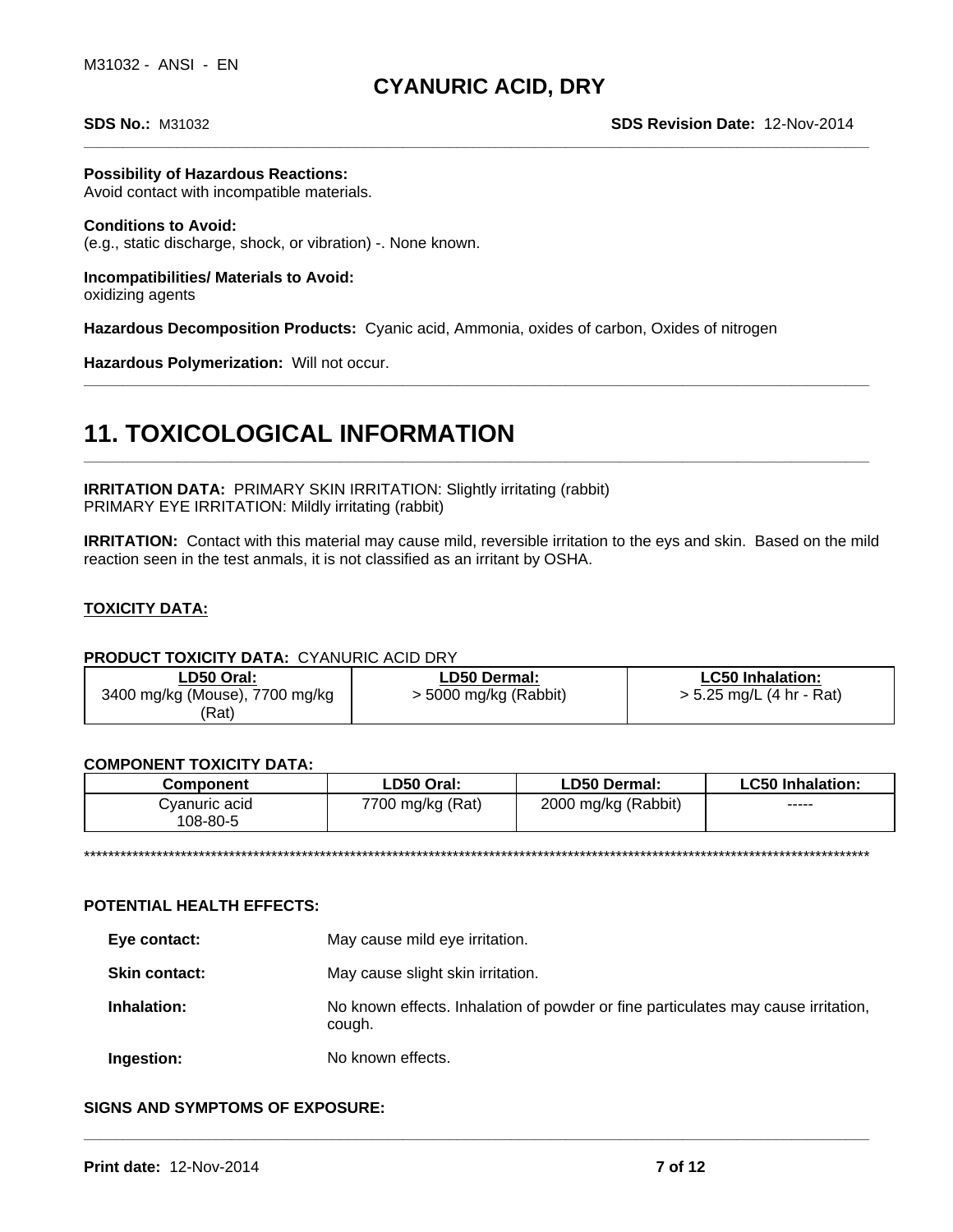**Inhalation (Breathing):** Inhaling powder or fine particulates of this material may cause respiratory tract irritation, cough.

**Skin:** Skin Irritation: Exposure to powder or fine particulates of this material may cause slight skin redness, irritation.

**Eye:** Eye Irritation: Eye exposure may cause mild irritation of the eye lids and conjunctiva. **Ingestion (Swallowing):** No known effects.

#### **TOXICITY:**

This material is believed to be non-toxic by inhalation, dermal exposure and ingestion. Monosodium cyanurate was administered via drinking water to rats for 104 weeks at concentrations of 0, 400, 1200, 2400, and 5375 ppm (solubility limit). No compound-related effects on body weights, clinical signs of toxicity or food or water consumption were noted during the study. An increased incidence of gross lesions in the urinary tract, calculi in the kidney and lesions in the heart were observed in males receiving the highest dose level of 5375 ppm (solubility limit). The health effects seen in this study were due to precipitation of the test substance in the urinary tract when the test substance was fed at the solubility limit. Adverse health effects were not seen at lower doses where precipitation did not occur.

**Interaction with Other Chemicals Which Enhance Toxicity:** None known

\*\*\*\*\*\*\*\*\*\*\*\*\*\*\*\*\*\*\*\*\*\*\*\*\*\*\*\*\*\*\*\*\*\*\*\*\*\*\*\*\*\*\*\*\*\*\*\*\*\*\*\*\*\*\*\*\*\*\*\*\*\*\*\*\*\*\*\*\*\*\*\*\*\*\*\*\*\*\*\*\*\*\*\*\*\*\*\*\*\*\*\*\*\*\*\*\*\*\*\*\*\*\*\*\*\*\*\*\*\*\*\*\*\*\*\*\*\*\*\*\*\*\*\*\*\*\*\*\*\*

#### **GHS HEALTH HAZARDS:**

This material is not classified as hazardous according to the OSHA Hazard Communication Standard (29 CFR 1910.1200) There is not a GHS classification associated with this non-hazardous material

#### **GHS: CARCINOGENICITY:**

This product is not classified as a carcinogen by NTP, IARC or OSHA.

#### **MUTAGENIC DATA:**

Not classified as a mutagen per GHS criteria. Not mutagenic in 5 Salmonella strains and 1 E. coli strain with or without mammalian microsomal activation.

\_\_\_\_\_\_\_\_\_\_\_\_\_\_\_\_\_\_\_\_\_\_\_\_\_\_\_\_\_\_\_\_\_\_\_\_\_\_\_\_\_\_\_\_\_\_\_\_\_\_\_\_\_\_\_\_\_\_\_\_\_\_\_\_\_\_\_\_\_\_\_\_\_\_\_\_\_\_\_\_\_\_\_\_\_\_\_\_\_\_\_\_\_\_\_\_\_\_\_\_\_

**\_\_\_\_\_\_\_\_\_\_\_\_\_\_\_\_\_\_\_\_\_\_\_\_\_\_\_\_\_\_\_\_\_\_\_\_\_\_\_\_\_\_\_\_\_\_\_\_\_\_\_\_\_\_\_\_\_\_\_\_\_\_\_\_\_\_\_\_\_\_\_\_\_\_\_\_\_\_\_\_\_\_\_\_\_\_\_\_\_\_\_\_\_\_\_\_\_\_\_\_\_**

**\_\_\_\_\_\_\_\_\_\_\_\_\_\_\_\_\_\_\_\_\_\_\_\_\_\_\_\_\_\_\_\_\_\_\_\_\_\_\_\_\_\_\_\_\_\_\_\_\_\_\_\_\_\_\_\_\_\_\_\_\_\_\_\_\_\_\_\_\_\_\_\_\_\_\_\_\_\_\_\_\_\_\_\_\_\_\_\_\_\_\_\_\_\_\_\_\_\_\_\_\_**

#### **REPRODUCTIVE TOXICITY:**

Not classified as a reproductive toxin per GHS criteria There are no known or recorded effects on reproductive function or fetal development

# **12. ECOLOGICAL INFORMATION**

### **ECOTOXICITY DATA:**

#### **Aquatic Toxicity:**

This material is believed to be practically non-toxic to aquatic life.

#### **Fish Toxicity:**

LC50 Bluegill sunfish: >1000 mg/L (96 hour) LC50 Rainbow trout: >2100 mg/L (96 hour) LC50 Fathead minnow: >2100 mg/L (96 hour) LC50 Inland silversides: >8000 (96 hour)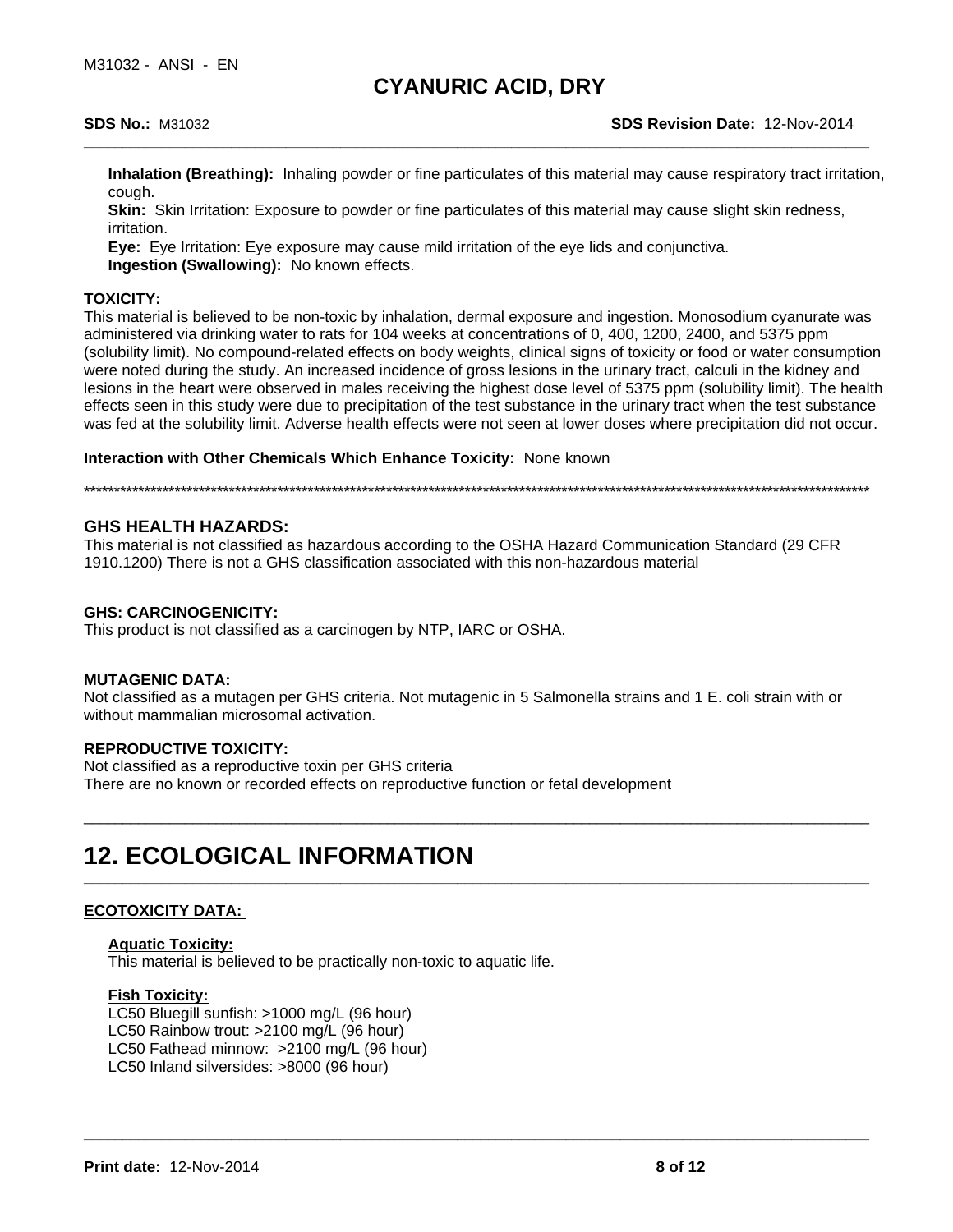#### **Invertebrate Toxicity:**

LC50 Water flea: >1000 mg/L (48 hour) LC50 Mysid shrimp: 4438 mg/L (96 hour)

#### **Algae Toxicity:**

EC50 Green algae: 655-712 mg/L (96 hour) EC50 Navicula pelliculosa: >3780 mg/L (96 hour)

#### **FATE AND TRANSPORT:**

**BIODEGRADATION:** Cyanuric acid biodegrades readily under a wide variety of natural conditions, and particularly well in systems of either low or zero dissolved-oxygen levels.

**PERSISTENCE:** This material is believed not to persist in the environment. Cyanuric acid has an estimated Henry's Law Constant of 1.36 X 10(-18) atm-m3/mol. Atmosphere half-life is estimated to be 102 days. Cyanuric acid will have a high soil mobility based on KOC values ranging from 66 to 124.

**BIOCONCENTRATION:** Aquatic bioconcentration and adsorption are not expected to be important fate processes for cyanuric acid. The BCF for cyanuric acid is <0.5 at 1 mg/L for a 6-week duration.

**MOBILITY IN SOIL:** Cyanuric acid will have a high soil mobility based on KOC values ranging from 66 to 124.

**ADDITIONAL ECOLOGICAL INFORMATION:** Cyanuric acid is toxic to certain plants including barley and radishes due to acidic nature of material.

**\_\_\_\_\_\_\_\_\_\_\_\_\_\_\_\_\_\_\_\_\_\_\_\_\_\_\_\_\_\_\_\_\_\_\_\_\_\_\_\_\_\_\_\_\_\_\_\_\_\_\_\_\_\_\_\_\_\_\_\_\_\_\_\_\_\_\_\_\_\_\_\_\_\_\_\_\_\_\_\_\_\_\_\_\_\_\_\_\_\_\_\_\_\_\_\_\_\_\_\_\_**

**\_\_\_\_\_\_\_\_\_\_\_\_\_\_\_\_\_\_\_\_\_\_\_\_\_\_\_\_\_\_\_\_\_\_\_\_\_\_\_\_\_\_\_\_\_\_\_\_\_\_\_\_\_\_\_\_\_\_\_\_\_\_\_\_\_\_\_\_\_\_\_\_\_\_\_\_\_\_\_\_\_\_\_\_\_\_\_\_\_\_\_\_\_\_\_\_\_\_\_\_\_**

**\_\_\_\_\_\_\_\_\_\_\_\_\_\_\_\_\_\_\_\_\_\_\_\_\_\_\_\_\_\_\_\_\_\_\_\_\_\_\_\_\_\_\_\_\_\_\_\_\_\_\_\_\_\_\_\_\_\_\_\_\_\_\_\_\_\_\_\_\_\_\_\_\_\_\_\_\_\_\_\_\_\_\_\_\_\_\_\_\_\_\_\_\_\_\_\_\_\_\_\_\_**

**\_\_\_\_\_\_\_\_\_\_\_\_\_\_\_\_\_\_\_\_\_\_\_\_\_\_\_\_\_\_\_\_\_\_\_\_\_\_\_\_\_\_\_\_\_\_\_\_\_\_\_\_\_\_\_\_\_\_\_\_\_\_\_\_\_\_\_\_\_\_\_\_\_\_\_\_\_\_\_\_\_\_\_\_\_\_\_\_\_\_\_\_\_\_\_\_\_\_\_\_\_**

### **13. DISPOSAL CONSIDERATIONS**

#### **Waste from material:**

Reuse or recycle if possible. Dispose in accordance with all applicable regulations.

#### **Container Management:**

Dispose of container in accordance with applicable local, regional, national, and/or international regulations. Container rinsate must be disposed of in compliance with applicable regulations.

### **14. TRANSPORT INFORMATION**

#### **LAND TRANSPORT**

**U.S. DOT 49 CFR 172.101:**

# **\_\_\_\_\_\_\_\_\_\_\_\_\_\_\_\_\_\_\_\_\_\_\_\_\_\_\_\_\_\_\_\_\_\_\_\_\_\_\_\_\_\_\_\_\_\_\_\_\_\_\_\_\_\_\_\_\_\_\_\_\_\_\_\_\_\_\_\_\_\_\_\_\_\_\_\_\_\_\_\_\_\_\_\_\_\_\_\_\_\_\_\_\_\_\_\_\_\_\_\_\_ Status:** Not regulated **CANADIAN TRANSPORTATION OF DANGEROUS GOODS:**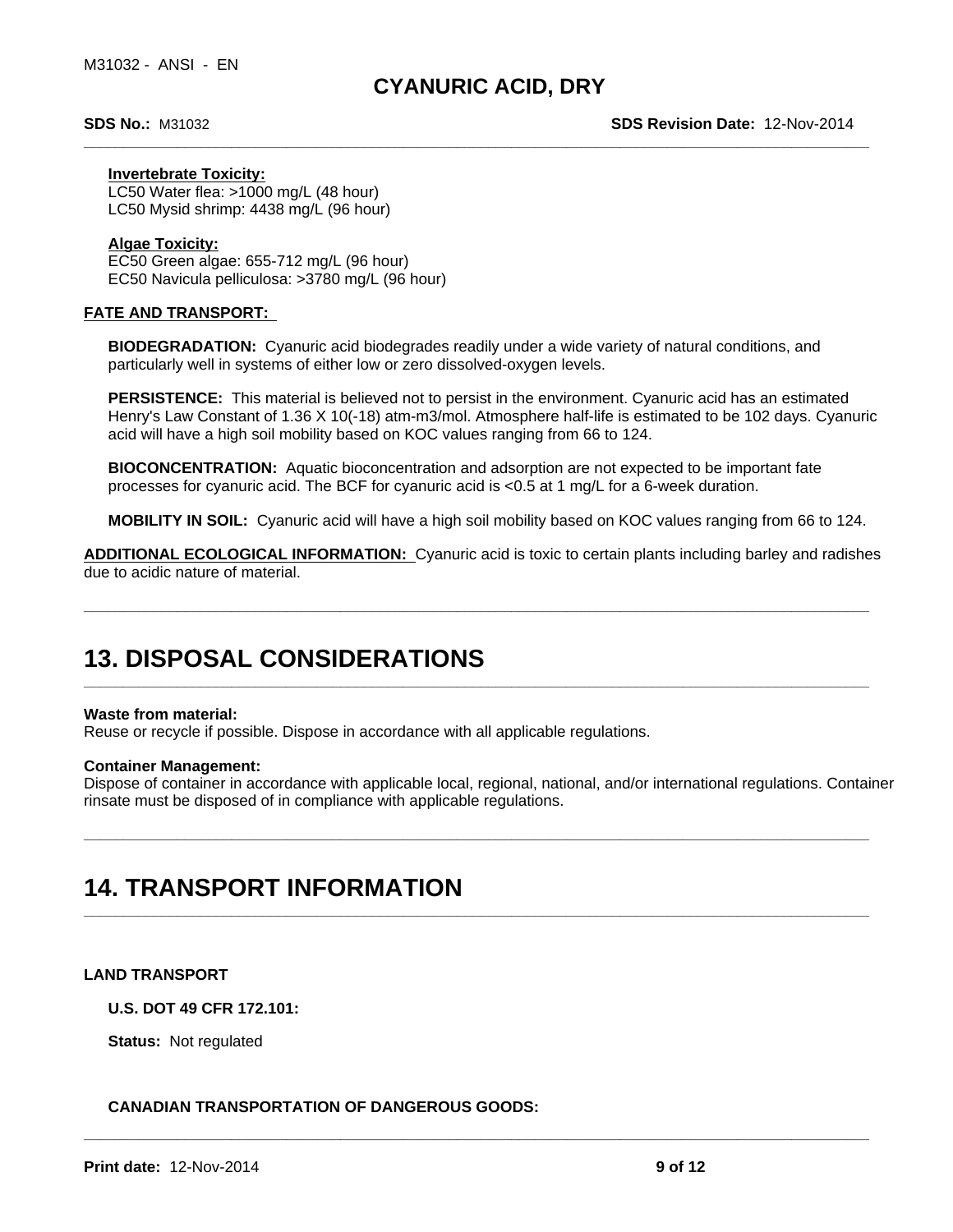**Status:** Not regulated

## **15. REGULATORY INFORMATION**

#### **U.S. REGULATIONS**

#### **OSHA REGULATORY STATUS:**

This material is not considered hazardous by the OSHA Hazard Communication Standard (29 CFR 1910.1200).

**\_\_\_\_\_\_\_\_\_\_\_\_\_\_\_\_\_\_\_\_\_\_\_\_\_\_\_\_\_\_\_\_\_\_\_\_\_\_\_\_\_\_\_\_\_\_\_\_\_\_\_\_\_\_\_\_\_\_\_\_\_\_\_\_\_\_\_\_\_\_\_\_\_\_\_\_\_\_\_\_\_\_\_\_\_\_\_\_\_\_\_\_\_\_\_\_\_\_\_\_\_**

**\_\_\_\_\_\_\_\_\_\_\_\_\_\_\_\_\_\_\_\_\_\_\_\_\_\_\_\_\_\_\_\_\_\_\_\_\_\_\_\_\_\_\_\_\_\_\_\_\_\_\_\_\_\_\_\_\_\_\_\_\_\_\_\_\_\_\_\_\_\_\_\_\_\_\_\_\_\_\_\_\_\_\_\_\_\_\_\_\_\_\_\_\_\_\_\_\_\_\_\_\_**

### **CERCLA SECTIONS 102a/103 HAZARDOUS SUBSTANCES (40 CFR 302.4):**

Not regulated.

#### **SARA EHS Chemical (40 CFR 355.30)**

Not regulated

#### **EPCRA SECTIONS 311/312 HAZARD CATEGORIES (40 CFR 370.10):**  None

### **EPCRA SECTION 313 (40 CFR 372.65):**

Not regulated.

### **OSHA PROCESS SAFETY (PSM) (29 CFR 1910.119):**

Not regulated

#### **NATIONAL INVENTORY STATUS**

**U.S. INVENTORY STATUS: Toxic Substance Control Act (TSCA):** All components are listed or exempt.

**TSCA 12(b):** This product is not subject to export notification.

**Canadian Chemical Inventory:** All components of this product are listed on either the DSL or the NDSL.

#### **STATE REGULATIONS**

There are no applicable state regulations for this product or its components.

#### **CANADIAN REGULATIONS**

This product has been classified in accordance with the hazard criteria of the Controlled Products Regulations and the SDS contains all the information required by the Controlled Products Regulations.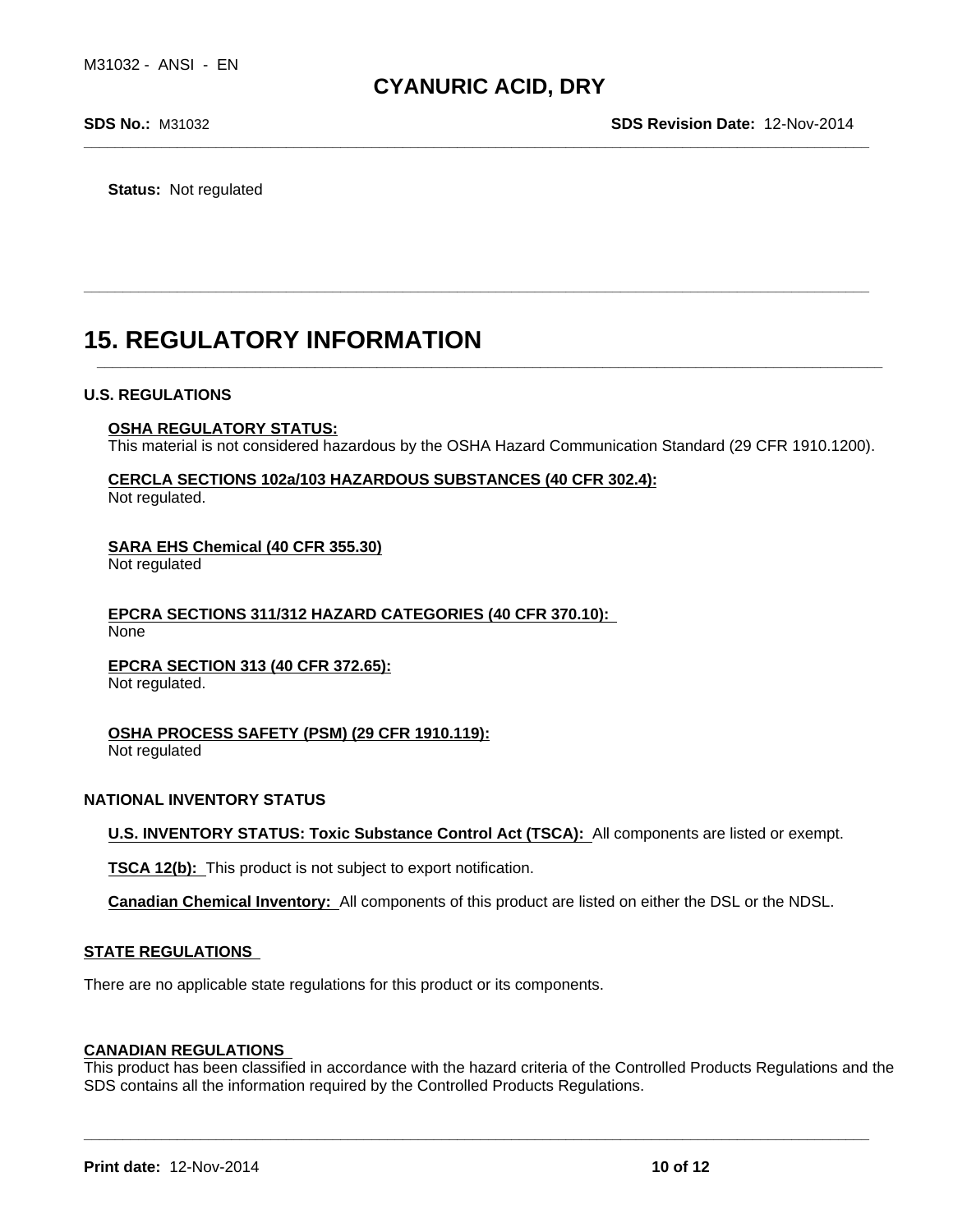**\_\_\_\_\_\_\_\_\_\_\_\_\_\_\_\_\_\_\_\_\_\_\_\_\_\_\_\_\_\_\_\_\_\_\_\_\_\_\_\_\_\_\_\_\_\_\_\_\_\_\_\_\_\_\_\_\_\_\_\_\_\_\_\_\_\_\_\_\_\_\_\_\_\_\_\_\_\_\_\_\_\_\_\_\_\_\_\_\_\_\_\_\_\_\_\_\_\_\_\_\_**

**\_\_\_\_\_\_\_\_\_\_\_\_\_\_\_\_\_\_\_\_\_\_\_\_\_\_\_\_\_\_\_\_\_\_\_\_\_\_\_\_\_\_\_\_\_\_\_\_\_\_\_\_\_\_\_\_\_\_\_\_\_\_\_\_\_\_\_\_\_\_\_\_\_\_\_\_\_\_\_\_\_\_\_\_\_\_\_\_\_\_\_\_\_\_\_\_\_\_\_\_\_**

#### **WHMIS - Classifications of Substances:**

• Not a controlled product under Canada's Workplace Hazardous Information System

### **16. OTHER INFORMATION**

**Prepared by:** OxyChem Corporate HESS - Product Stewardship **Rev. Date:** 12-Nov-2014 **HMIS: (SCALE 0-4)** (Rated using National Paint & Coatings Association HMIS: Rating Instructions, 2nd Edition) **NFPA 704 - Hazard Identification Ratings (SCALE 0-4) Reason for Revision:** • Three year review • Changed the North American sub-format name from "NA" to "ANSI" • Updated the (M)SDS header • Updated 24 Hour Emergency Telephone Number: SEE SECTION 1 • Product Identifier has been added or updated: SEE SECTION 1 • Added synonym(s): SEE SECTION 1 • Updated Uses Advised Against information: SEE SECTION 1 • Added OSHA Status: SEE SECTION 2 • The Emergency Overview Signal word has been added or changed. SEE SECTION 2 • Added GHS Information: SEE SECTION 2 • Added synonym(s): SEE SECTION 3 • Updated First Aid Measures: SEE SECTION 4 • Modified Fire Fighting Measure Recommendations: SEE SECTION 5 • Revised Accidental Release Measures: SEE SECTION 6 • Revised Handling and Storage Recommendations: SEE SECTION 7 • Revised Exposure Controls/Personal Protection information: SEE SECTION 8 • Updated Physical and Chemical Properties. SEE SECTION 9 • Stability and Reactivity recommendations: SEE SECTION 10 • Toxicological Information has been revised: SEE SECTION 11 • Ecological Information has been modified: SEE SECTION 12 • Updated Disposal Considerations. SEE SECTION 13 • Regulatory Information Changes: SEE SECTION 15 • Revised Preparer Information: SEE SECTION 16 • Added SDS Revision Date: SEE SECTION 16 • A component has been added to the formulation. SEE SECTION 2. **Health Rating:** 1 **Flammability Rating:** 0 **Reactivity Rating:** 0 **Health Rating:** 1 **Flammability:** 0 **Reactivity Rating:** 0